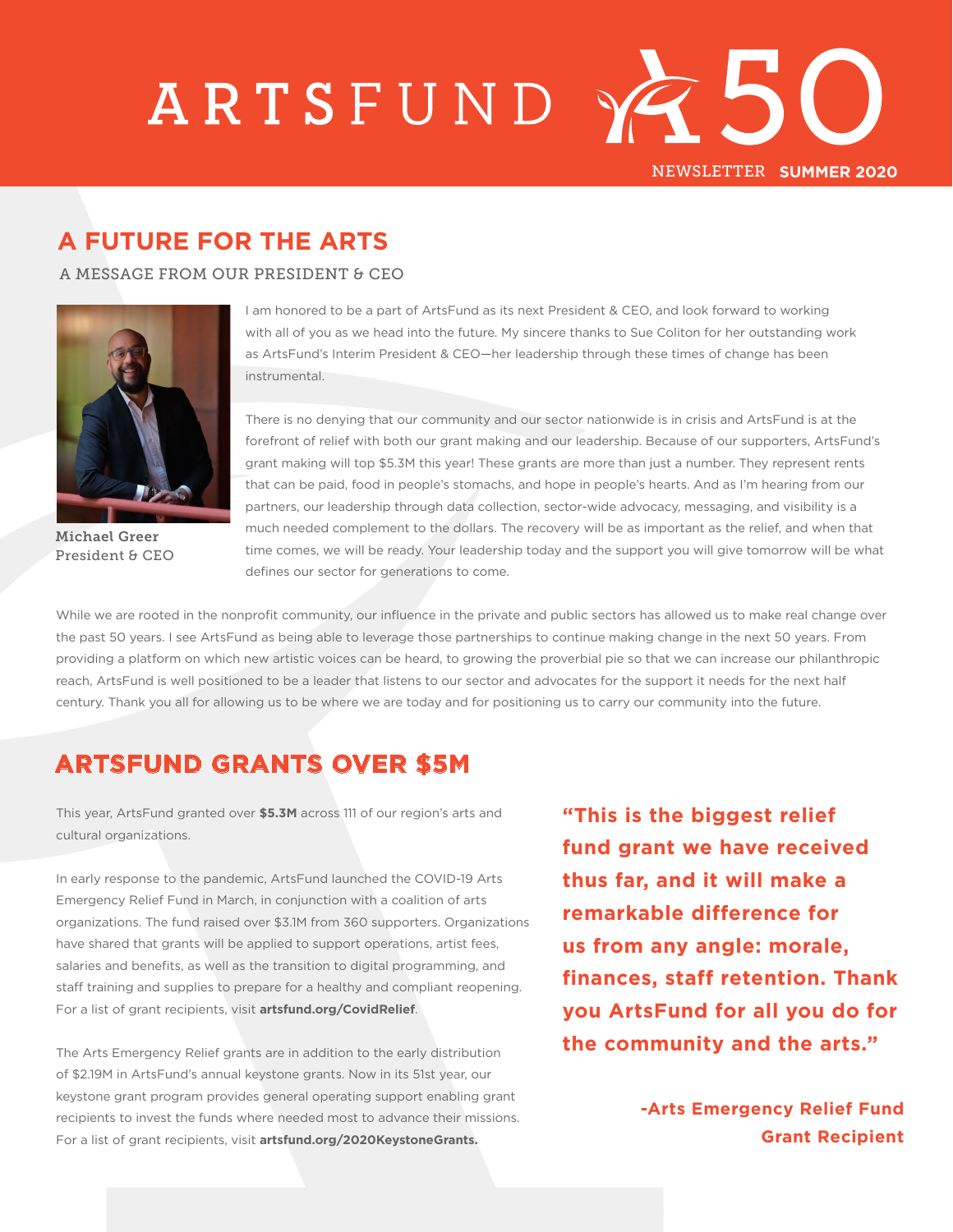# **CAMPAIGN 2020** YEAR IN REVIEW

## **CELEBRATING 50 YEARS & MORE**

Campaign 2020 has been a milestone year in many ways. Beginning in October 2019, this campaign marked **50 years of ArtsFund**  strengthening the community by supporting the arts. Thanks to thousands of supporters and partners across the decades, our leadership, advocacy, and grant making programs have been building up the Central Puget Sound region's arts and cultural community since 1969. For more information, visit **artsfund.org/50.**

This year also found ArtsFund **moving to a new home**. After over a decade residing in Lower Queen Anne's Century Building, the office has moved two blocks West to 100 W. Harrison Street, Suite 150. Hundreds of our closest friends helped welcome us to the new space during February's open house.

With our first **Cultural Partners Summit** in September 2019, we brought together members of ArtsFund's Cultural Partners Network for connection building and peer learning around creative solutions to common challenges that arts and cultural nonprofits face. Attendees and presenters got to know colleagues from other organizations of various sizes and disciplines that are working towards similar solutions, expand their network, and share resources with the group.

While our **50th Anniversary Luncheon** was postponed due to the global pandemic, we are excited to share that it is going digital. Please **save the date, September 17, 2020**—though we won't be able to gather in person, we hope you will join us for this live digital event.

## **RESPONDING TO COVID-19**

In early 2020, ArtsFund focused on providing relief for arts and cultural organizations throughout the COVID-19 global pandemic. Staff worked to support the sector through data gathering, information sharing, and galvanizing financial support.

## COVID-19 ARTS EMERGENCY RELIEF FUND

In an effort to help stabilize the sector, ArtsFund distributed **\$3,152,500** in Relief Fund grants to 106 organizations between April and June 2020. For more information including a full list of grantees and donors to the fund, visit **artsfund.org/CovidRelief**.

## DATA GATHERING & SHARING

ArtsFund surveyed arts, cultural, and scientific nonprofits in the Central Puget Sound region to track the immediate and devastating impacts of the COVID-19 pandemic. Our data captured two moments in the crisis and closures, and we are partnering with regional and statewide colleagues on a joint effort to collect data around recovery plans and efforts so that we can be responsive to the sector's needs. Full findings are available at **artsfund.org/covid-arts-impacts.**

## ADVOCACY & PARTNERSHIPS

**5,000 arts & cultural workers** laid off/ furloughed.

**\$135 million** projected loss of revenue.

#### **97% of organizations**

have canceled programs.\*

*\*According to April 2020 ArtsFund survey data.*

ArtsFund worked in coordination with local, regional, and statewide agencies to respond to the crisis to maximize our collective efficacy. Together with Washington Nonprofits, ArtsWA, 4Culture, The Seattle Office of Arts & Culture, Seattle Foundation, Humanities Washington, Inspire Washington, and more, ArtsFund has advocated for the inclusion of cultural nonprofits and workers in stimulus and relief packages and championed the critical role arts will play in community recovery.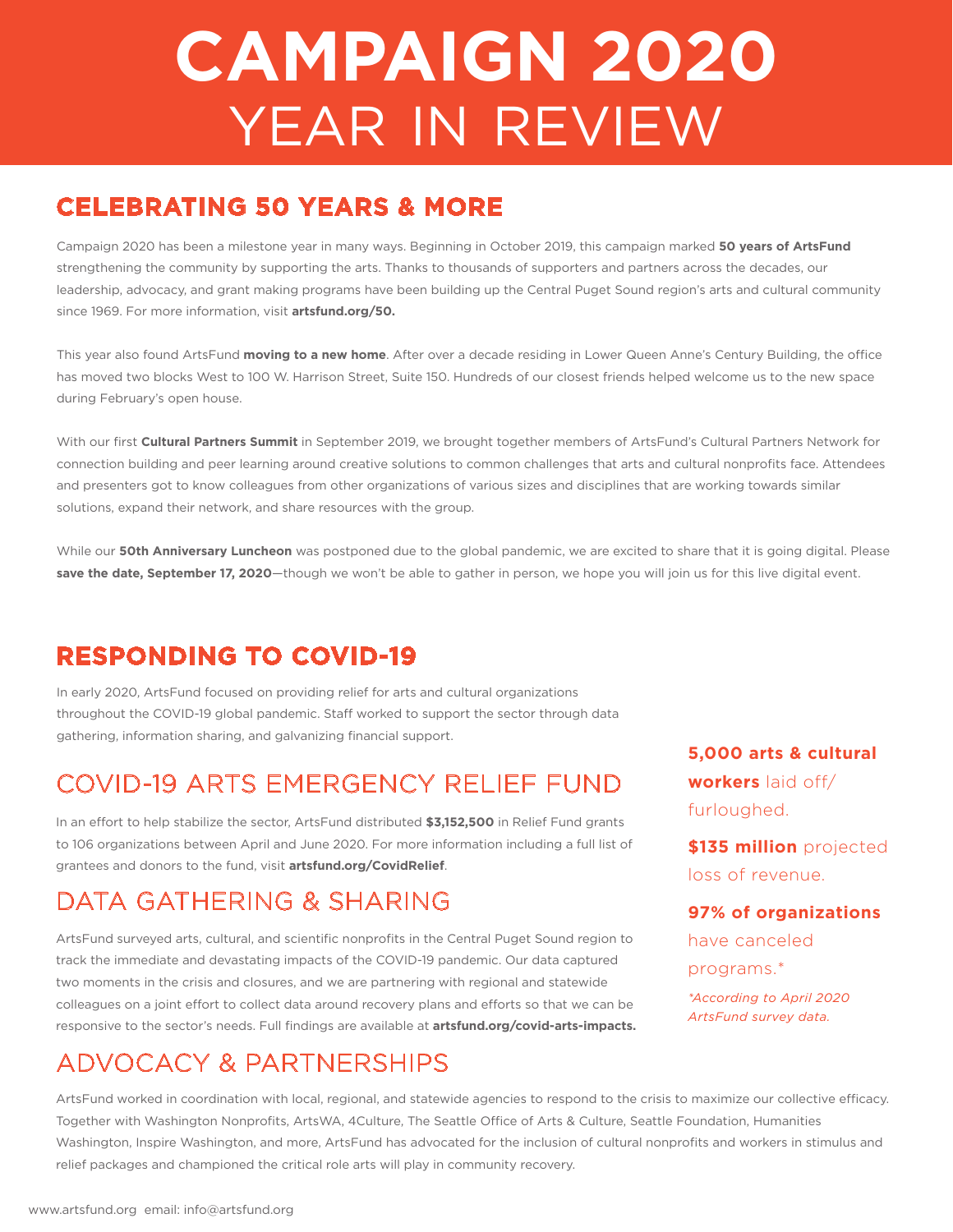## **YOU MAKE IT POSSIBLE!**

ArtsFund is grateful to the thousands of supporters, including our most generous Campaign 2020 organizational donors below, who have made our work possible this year. These gifts helped ArtsFund support over 100 arts and culture nonprofits through grant making, leadership development, capacity-building, and advocacy. THANK YOU!

## ORGANIZATIONAL DONORS











**PACCAR** 



For a full list of Campaign 2020 donors, visit **artsfund.org/2020Donors.** For a full list of Arts Emergency Relief Fund donors, visit **artsfund.org/CovidRelief.**

### **"The stability and generosity of ArtsFund's support makes it possible for us to focus on our program and output--making a difference in the life of our community and our field through art."**

#### **-Staff member, Henry Art Gallery**

## LAST CHANCE TO GIVE TO CAMPAIGN 2020!

During this particularly challenging year, please consider supporting the ongoing recovery of the sector by making a gift to the annual fund.

**Online:** Set up a one-time or recurring payment at artsfund.org/donate. **By phone:** Call us at 206-281-9050. **Mail:** Send gifts payable to ArtsFund to PO Box 19780, Seattle, WA 98109.

### **BOARD SPOTLIGHT:** TRUSTEE AARON BLANK

Aaron Blank, CEO & President of The Fearey Group, joined the ArtsFund Board in February 2020. As the leader of a public relations agency and as a former radio reporter, anchor, producer, and promoter, Aaron has already put his PR skills to good use at ArtsFund by hosting our first ever **live digital news event** on May 4. During the event, ArtsFund leadership announced the outcomes of our COVID-19 relief efforts, and arts leaders discussed the impacts of COVID-19 on cultural nonprofits in the Puget Sound Region. Thanks to Aaron for lending his expansive vision and experience to ArtsFund!

. . . . . . . . . . . . . . . . . .



**"Art is the one thing in life that makes me the most comfortable. It gives us the space to be free spirited."**

**-Aaron Blank**

#### Keep up to date with the latest news coverage of ArtsFund

 $\bullet$ 

ArtsFund has recently been mentioned by news outlets including *American Theatre, Nonprofit Quarterly, The Seattle Times, KING5, KUOW, Crosscut, Puget Sound Business Journal*, and more! Visit **artsfund.org/IntheNews** for links to pieces featuring our work!

 $\mathbf{a} \cdot \mathbf{a} \cdot \mathbf{a} \cdot \mathbf{a} \cdot \mathbf{a}$